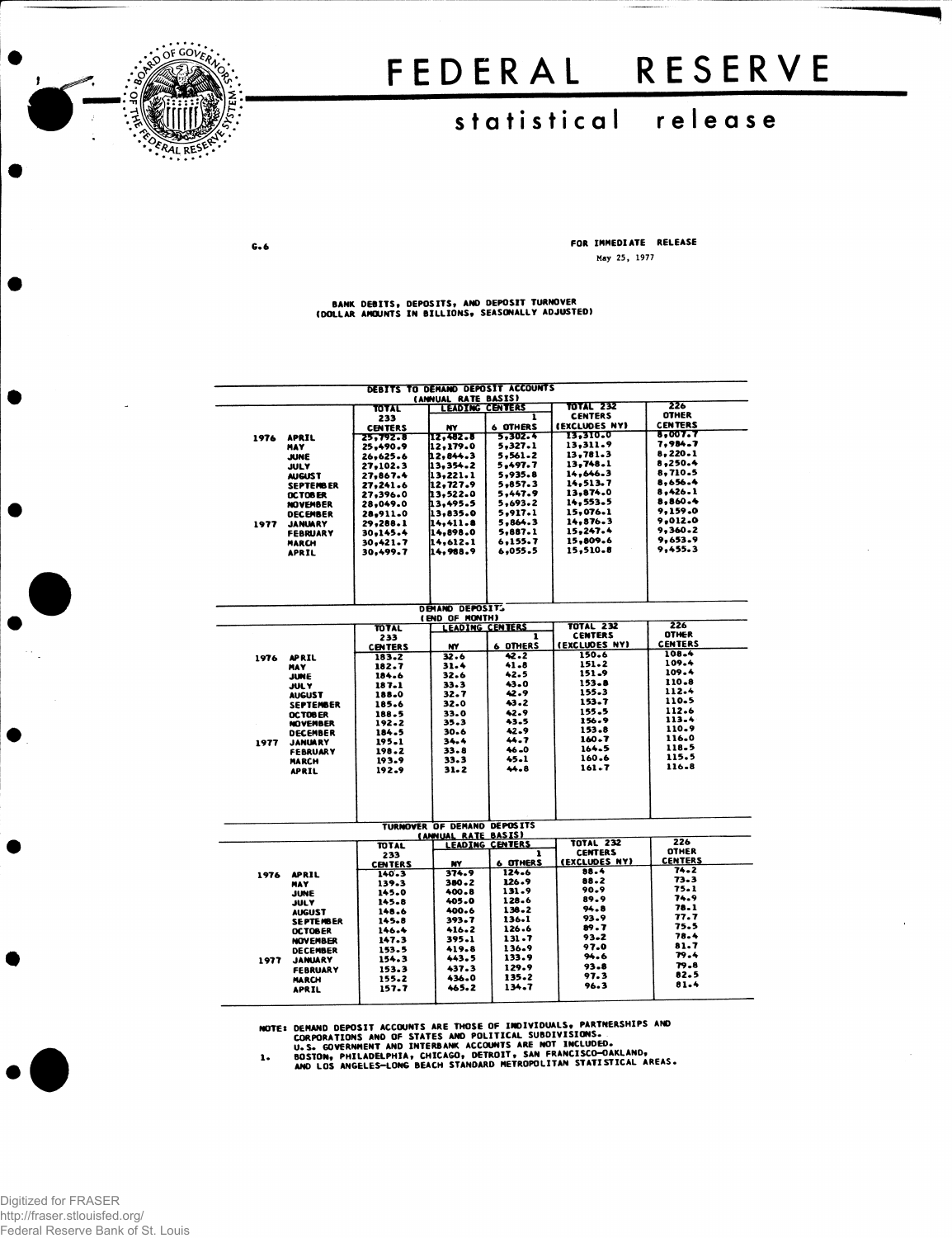$\mathcal{F}$ 

1

|                                                | DEBITS TO DEMAND DEPOSITS |                             |                     | DEMAND DEPOSITS       |                               |                    |                   |
|------------------------------------------------|---------------------------|-----------------------------|---------------------|-----------------------|-------------------------------|--------------------|-------------------|
|                                                | MAY<br>1977               | PERCENT CHANGE              |                     | <b>HAY</b><br>1977    | ANNUAL RATE                   |                    |                   |
|                                                | (MILLIONS OF              | <b>FROM</b><br><b>MONTH</b> |                     | <b>ITHOUSANDS OF</b>  | <b>FROM</b>                   |                    | OF TURNOVER       |
|                                                | DOLLARS)                  | AG O                        | <b>YEAR</b><br>AG O | DOLLARS)              | <b>MONTH</b><br>AG O          | YE AR<br>AGO       |                   |
| DISTRICT NO. 1 - BOSTON                        |                           |                             |                     |                       |                               |                    |                   |
|                                                |                           |                             |                     |                       |                               |                    |                   |
| <b>CONNECT ICUT :</b><br><b>HAR TFORD</b>      | 155,052.4                 | $+2.5$                      | $+16.6$             |                       |                               |                    |                   |
| <b>NEW HAVEN</b>                               | 23,862.7                  | +9.7                        | $+30.4$             | 1,147,073<br>318,687  | +25.8<br>+3.5                 | $+24.5$<br>$+11.0$ | 150.6<br>$76 - 1$ |
| NORWICH-GROTON-NEW LONDON                      | 4,386.0                   | -6.5                        | $+10.4$             | 112,098               | $+2.3$                        | $-3.9$             | 39.6              |
| <b>WATERBURY</b>                               | 12,115.1                  | $-2.9$                      | $+3.3$              | 183,384               | +5.3                          | +3.7               | 67.8              |
| MAINE:                                         |                           |                             |                     |                       |                               |                    |                   |
| <b>BANGOR*</b>                                 | 4,488.9                   | $-5.5$                      | $+21.3$             | 67,753                | $+7.2$                        | $+13 - 1$          | 68.6              |
| LEW IS TON-AUBURN                              | 3,489.8                   | $-1.5$                      | $+21.2$             | 42,085                | $+19.7$                       | $+1.9$             | $90 - 4$          |
| POR TLAND-SOUTH PORTLAND                       | 14,562.5                  | ٠.,                         | +21.1               | 202,501               | $+9.4$                        | $+9.8$             | 75.1              |
| <b>MAS SACH USETTS:</b>                        |                           |                             |                     |                       |                               |                    |                   |
| <b>BOSTON</b>                                  | 624, 247.4                | $+2.4$                      | $+22.2$             | 4,091,974             | $+11.7$                       | $+9.1$             | 161.0             |
| <b>BROCKTON</b>                                | 4,437.4                   | $+2.5$                      | $+1.6$              | 92,393                | -5.8                          | +3.7               | 46.6              |
| <b>FALL RIVER</b><br><b>LAWRENCE-HAVERHILL</b> | 3,607.4                   | $+8.3$                      | $+7.8$              | 73,236                | ⊸.⊥                           | $-1.8$             | 48.2              |
| LOWELL                                         | 12,846.5<br>4,648.6       | $+8.9$<br>$-4.3$            | $+69.7$             | 200,275               | +3.4                          | $+20.5$            | 65.2              |
| <b>NEW BEDFORD</b>                             | 2,999.2                   | $+8.1$                      | $+21.9$<br>+13.4    | 88,002<br>68,677      | +13.5<br>$+1.5$               | +11.4<br>$+4.4$    | 56.2<br>44.0      |
| <b>PITTSFIELD</b>                              | 3,371.8                   | $\ddotsc$                   | $+2.1$              | 72,514                | -1.1                          | $+8.7$             | 46.2              |
| SPR INGFIELD-CHICOPEE-HOLYOKE                  | 21, 169. 1                | +2.3                        | $+6.9$              | 330,106               | - . 3                         | $+8.8$             | 64.0              |
| <b>WOR CESTER</b>                              | 31,616.5                  | +33.4                       | $+81.4$             | 292,016               | ۰.7                           | $+6.5$             | 108.6             |
| <b>NEW HAMPSHIRE:</b>                          |                           |                             |                     |                       |                               |                    |                   |
| CON CORD*                                      | 2.990.3                   | $+22.2$                     | $+43.5$             | 45,877                | $-10.9$                       | $+15.1$            | $61 - 4$          |
| <b>MAN CHESTER</b>                             | 5,421.0                   | $+5.2$                      | $+26.4$             | 94,501                | +12.1                         | $+33 - 2$          | 60.6              |
| RHODE ISLAND:                                  |                           |                             |                     |                       |                               |                    |                   |
| PROVIDENCE-WARWICK-PAWTUCKET                   | 58,464.6                  | -4.2                        | $+11.1$             | 819,652               | $+8.7$                        | $+4.8$             | 74.3              |
|                                                |                           |                             |                     |                       |                               |                    |                   |
| <b>VERMONT:</b>                                |                           |                             |                     |                       |                               |                    |                   |
| <b>BURLINGTON*</b>                             | 6, 217.8                  | $-3 - 3$                    | $-8.2$              | 138,040               | → 10 →                        | +25.1              | 47.3              |
| DISTRICT NO. 1 TOTALS                          | 999, 994, 9               | $+2.8$                      | $+21.3$             | 8,480,844             | $+10.5$                       | $+10.7$            | 123.8             |
| DISTRICT NO. 2 - NEW YORK                      |                           |                             |                     |                       |                               |                    |                   |
|                                                |                           |                             |                     |                       |                               |                    |                   |
| CONNECTICUT:                                   |                           |                             |                     |                       |                               |                    |                   |
| <b>BRIDGEPORT</b><br><b>STAMFORD</b>           | 19,910.0<br>15,827.8      | $+3.1$                      | $+25.4$             | 341,061               | $+10.3$                       | $+13.8$            | 61.2              |
|                                                |                           | -4.1                        | $+10.7$             | 320,936               | +3.6                          | +4.7               | 50.2              |
| NEW JERSEY:                                    |                           |                             |                     |                       |                               |                    |                   |
| <b>JERSEY CITY</b>                             | 55,929.7                  | $+8.0$                      | $+44.4$             | 477,381               | +3.9                          | $+16.0$            | 119.4             |
| <b>NEWARK</b><br>PAT ER SON-CL IFTON-PASSAIC   | 174,028.1<br>93,461.3     | $+5.7$                      | +2.4                | 2,180,857             | +5 . 7                        | $+10.8$            | 82.0              |
|                                                |                           | $+3.0$                      | $+9.9$              | 1,633,764             | ↔7                            | $+20.7$            | $59 - 1$          |
| <b>NEW YORK:</b>                               |                           |                             |                     |                       |                               |                    |                   |
| <b>BINGHAMTON</b>                              | 15,916.8                  | $-4.7$                      | $+13.1$             | 200,377               | $+6.1$                        | $+6 - 2$           | 81.8              |
| <b>BUFFALD</b><br>NEW YORK                     | 61,731.8<br>15,739,736.6  | -5.5                        | $-4.2$              | 1,074,922             | $+6 - 2$                      | $+12.7$            | 59.2              |
| <b>ROCHESTER</b>                               | 55,818.3                  | +5.0<br>-. 7                | $+29.2$<br>$+11.6$  | 35,089,775<br>811,747 | +12.5<br>$+6.8$               | $+11.6$<br>$+4.0$  | 474.9<br>71.0     |
| <b>SYRACUSE</b>                                | 39,573.7                  | -. 5                        | $+9.8$              | 559,820               | $+9.5$                        | $+8.6$             | 73.9              |
| UTI CA-ROME                                    | 7,823.9                   | $+4.0$                      | $+10.2$             | 194,297               | 44.6                          | +5.7               | $41 - 2$          |
| DISTRICT NO. 2 TOTALS                          | 16,279,758.1              | $+4.9$                      | $+28.4$             | 42,884,937            | +11 .3                        | $+11.7$            | 399.9             |
| DISTRICT NO. 3 - PHILADELPHIA                  |                           |                             |                     |                       |                               |                    |                   |
|                                                |                           |                             |                     |                       |                               |                    |                   |
| <b>DELAWARE:</b>                               |                           |                             |                     |                       |                               |                    |                   |
| <b>WILMINGTON</b>                              | 138,425.5                 | $+20-2$                     | +23.3               | 780,148               | $-3 - 8$                      | $+9.0$             | 180.7             |
| NEW JERSEY:                                    |                           |                             |                     |                       |                               |                    |                   |
| ATL ANTIC CITY                                 | 10,553.3                  | $+17.9$                     | $+48.1$             | 274,621               | -5.6                          | $+13.0$            | 39.5              |
| <b>TRENTON</b>                                 | 90, 161, 6                | $-18.0$                     | $+9.4$              | 569,174               | +22.8                         | $+36 - 2$          | 174.6             |
| PENNSYL VANIA:                                 |                           |                             |                     |                       |                               |                    |                   |
| A LT OONA                                      | 2,575.0                   | $+8.7$                      | $+4.7$              | 83,637                | $-1 -2$                       | -.6                | 30.6              |
| <b>HAR RISBURG</b>                             | 20,701.0                  | +5.5                        | +17.7               | 453,435               | +5.5                          | $+6.1$             | 46.9              |
| <b>JOHNSTOWN</b><br><b>LANCA STER</b>          | 6, 124.2                  | $+7.2$                      | +23.7               | 163,561               | +3.0                          | $+14.6$            | 38.0              |
| LEB ANON*                                      | 40,897.5<br>1,168.7       | $+4 - 8$<br>$-2.1$          | +32.7<br>$+7.0$     | 529,587<br>39,585     | ** =6<br>$\leftrightarrow$ .0 | $+6.7$<br>$+10.1$  | 79.0<br>30.1      |
| ALL ENTOWN-EASTON-BETHLEHEM                    | 17,289.6                  | $+11.1$                     | $+16.3$             | 410,559               | 9                             | $+6.7$             | 43.1              |
| <b>PHILADELPHIA</b>                            | 741,668.6                 | $+5.1$                      | $+22.5$             | 6,076,657             | +15.5                         | $+16.4$            | 130.9             |
| <b>READING</b><br><b>SCRANTON</b>              | 19,951.6<br>6,478.7       | $+14.8$                     | +33.9               | 377,366               | $+3.0$                        | $+11.0$            | 53.6              |
| WILKES-BARRE-HAZELTON                          | 11,319.4                  | $+9.0$<br>$+3-2$            | $+4.0$<br>$+12.2$   | 199,467<br>344,885    | $+1$<br>44.3                  | $+3.7$<br>$+10.6$  | 33 . 1<br>33.5    |
| WILLIAMSPORT*                                  | 4,360.0                   | $+9.8$                      | +20.3               | 103,030               | $+7.6$                        | $+10.3$            | 43.9              |
| <b>YORK</b>                                    | 8,509.0                   | -.3                         | $+21.9$             | 251,014               | +5.5                          | $+9.1$             | 34.8              |
| DISTRICT NO. 3 TOTALS                          |                           |                             |                     |                       |                               |                    |                   |
|                                                | 1,120,183.6               | +4.7                        | $+21.7$             | 10,656,726            | +11 -4                        | $+14.1$            | 110.8             |

\* CITY ONLY (OR) NOT AN SMSA BUT REPORTED ON A COUNTY BASIS.<br>DEBITS — SEASONALLY ADJUSTED ANNUAL RATE.<br>DEMAND DEPOSITS — END OF MONTH SEASONALLY ADJUSTED FIGURES.<br>TURNOVER — PRECEDING MONTHS SEASONALLY ADJUSTED DEMAND DEPO



 $\ddot{\phantom{1}}$ 

●

Ð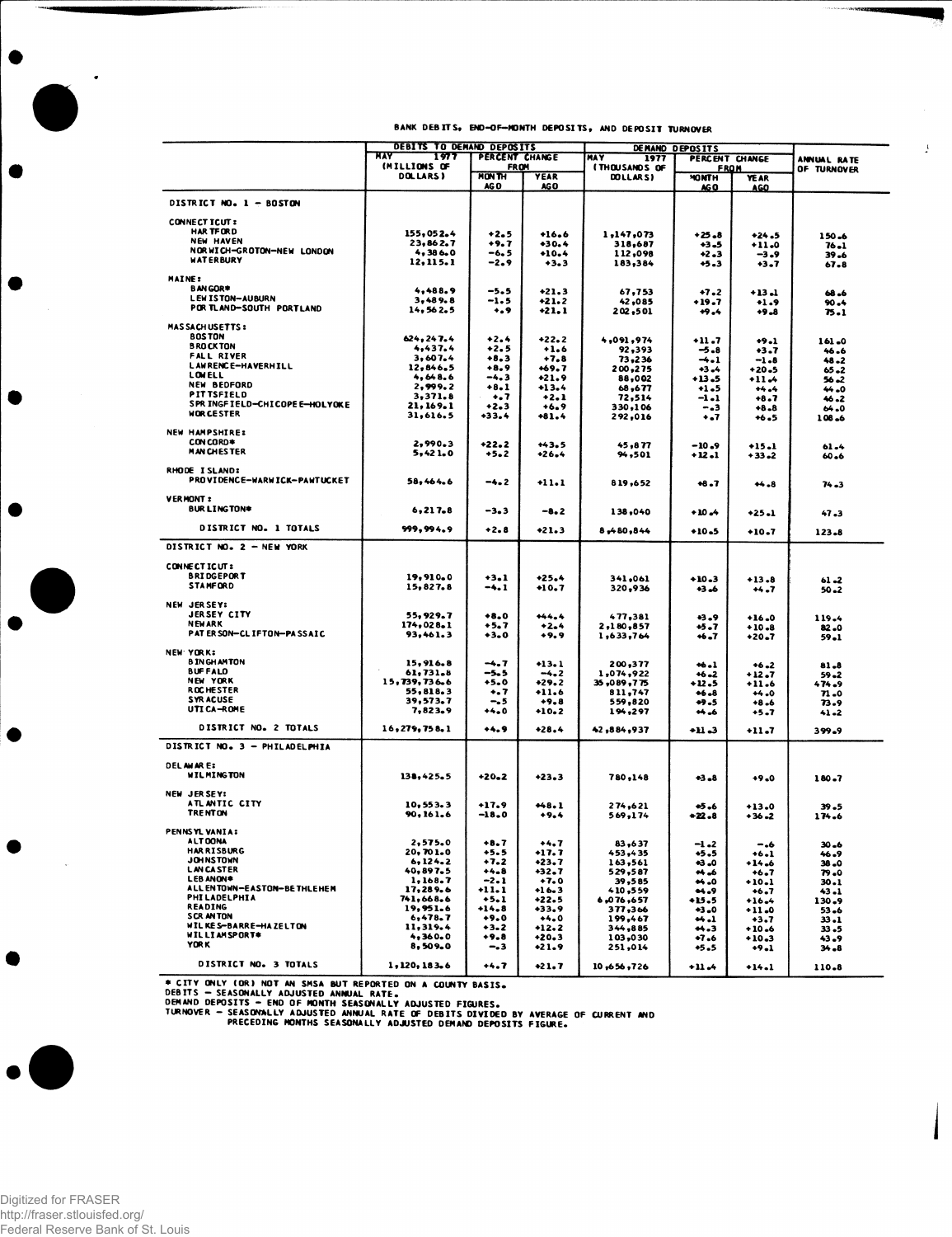|                                | DEBITS TO DEMAND DEPOSITS |                   |                   | <u>DEMAND DEPOSITS</u>        |                      |                    |               |  |
|--------------------------------|---------------------------|-------------------|-------------------|-------------------------------|----------------------|--------------------|---------------|--|
|                                | <b>HAY</b><br>1977        | PERCENT CHANGE    |                   | PERCENT CHANGE<br>MAY<br>1977 |                      |                    | ANNUAL RATE   |  |
|                                | (MILLIONS OF              | <b>FROM</b>       |                   | <b>ITHOUSANDS OF</b>          | <u>FROM</u>          | <b>YEAR</b>        | OF TURNOVER   |  |
|                                | DOLLARS)                  | MON <sub>TH</sub> | <b>YEAR</b>       | DOLLARS)                      | <b>MONTH</b><br>AG D | <b>AGO</b>         |               |  |
|                                |                           | <b>AGO</b>        | AGO               |                               |                      |                    |               |  |
|                                |                           |                   |                   |                               |                      |                    |               |  |
| DISTRICT NO. 4 - CLEVELAND     |                           |                   |                   |                               |                      |                    |               |  |
| <b>KENTUCKYS</b>               |                           |                   |                   |                               |                      |                    |               |  |
| <b>LEX INGTON</b>              | 11, 383.1                 | $+3.3$            | $+27.5$           | 293,062                       | $+4.3$               | $+8.5$             | 39.7          |  |
|                                |                           |                   |                   |                               |                      |                    |               |  |
| OHIO:                          |                           |                   |                   |                               |                      |                    |               |  |
| AKR ON                         | 51,539.7                  | $-3.1$            | $+28.4$           | 621,526                       | +5.9                 | $+14.4$            | 85.3          |  |
| <b>CAN TON</b>                 | 18,656.6                  | $+2.6$            | +13.8             | 385,209                       | $+1.6$               | +1.7               | $48 - 8$      |  |
| <b>CINCINNATI</b>              | 163,476.1                 | $+18.5$           | $+66.9$           | 1,589,127                     | $+12.6$              | $+13.5$            | 109.0         |  |
| <b>CLEVELAND</b>               | 264,632.2                 | $\ddotsc$         | +17.8             | 2,810,569                     | $+8 - 2$             | $+13.5$<br>$+13.3$ | 97.9<br>137.2 |  |
| <b>COLUMBUS</b>                | 164,277.5                 | $+8.7$            | $+26.6$           | 1,231,694                     | $+5 - 9$<br>$+2.3$   | $+11.9$            | 51.8          |  |
| <b>DAY TON</b>                 | 44,667.0                  | $+3.8$            | $+16.6$           | 872,532<br>197,558            | $+2.0$               | $+17.9$            | 47.1          |  |
| HAM ILTON-MIDDLETOWN           | 9,207.4                   | $+6.9$            | $+20.8$<br>$+9.8$ | 183,074                       | $+2 - 4$             | $+13.2$            | 50.0          |  |
| <b>LIMA</b>                    | 9,043.2                   | $+4.3$            | $+18.8$           | 161,935                       | -.8                  | $+7.5$             | $35 - 5$      |  |
| LORAIN-ELYRIA                  | 5,778.4                   | $+4.6$<br>$+9.0$  | +22.6             | 156,107                       | $+29.5$              | $+28.8$            | 45.1          |  |
| MAN SFIELD                     | 6,245.4                   | $+1$              | $-1.3$            | 98,554                        | $+1.0$               | $+6.9$             | $37 - 4$      |  |
| SPR INGFIELD                   | 3.671.3                   | $+21 - 7$         | $+27.4$           | 140,178                       | $+6 - 2$             | $+10.0$            | $37 - 3$      |  |
| STEUBENVILLE-WEIRTON, W. VA.   | 5,079.5                   | $+3.8$            | $+18.5$           | 652,600                       | $+2.3$               | $+7.2$             | 62.5          |  |
| <b>TOL EDO</b>                 | 40,317.8                  | $+4.7$            | $+12.2$           | 437,321                       | $+4.4$               | $+12.5$            | 40.5          |  |
| YOUNG STOWN-WARR EN            | 17,362.6                  |                   |                   |                               |                      |                    |               |  |
|                                |                           |                   |                   |                               |                      |                    |               |  |
| PENNSYL VANIA:                 | 13,678.2                  | $-6.2$            | $+18.5$           | 270,711                       | $+3 - 3$             | $+6.8$             | $51 - 4$      |  |
| ERIE<br><b>PIT TSBURGH</b>     | 522,240.2                 | $+1.7$            | $+9.8$            | 3,649,400                     | $+15.5$              | $+16.0$            | 153.4         |  |
|                                |                           |                   |                   |                               |                      |                    |               |  |
| <b>WEST VIRGINIA:</b>          |                           |                   |                   |                               |                      |                    |               |  |
| WHE EL ING                     | $8.826 - 5$               | $+2.9$            | $+3.5$            | 209,831                       | و, ۲۰                | +6.7               | $43 - 1$      |  |
|                                |                           |                   |                   |                               |                      |                    |               |  |
| DISTRICT NO. 4 TOTALS          | 1,360,082.5               | $+4.2$            | $+19.9$           | 13,960,988                    | $+8 - 8$             | $+13-2$            | 101.5         |  |
|                                |                           |                   |                   |                               |                      |                    |               |  |
| DISTRICT NO. 5 - RICHMOND      |                           |                   |                   |                               |                      |                    |               |  |
|                                |                           |                   |                   |                               |                      |                    |               |  |
| DISTRICT OF COLUMBIA:          |                           |                   |                   |                               |                      |                    |               |  |
| <b>WAS HINGTON</b>             | 250,093.0                 | $-8.3$            | $+6.0$            | 4,002,289                     | ₩.6                  | $+11.4$            | 63.9          |  |
|                                |                           |                   |                   |                               |                      |                    |               |  |
| MARYLAND:                      |                           |                   |                   |                               |                      | $+25.1$            | 92.6          |  |
| <b>BAL TIMORE</b>              | 202, 773.4                | $-0.7$            | $+19.0$           | 2,367,316                     | $+17.7$              |                    |               |  |
|                                |                           |                   |                   |                               |                      |                    |               |  |
| NORTH CAROLINA:                |                           |                   | $+31.5$           | 144,002                       | $+15.3$              | $+22 - 7$          | 67.3          |  |
| <b>ASHEVILLE</b>               | 9,052.8                   | -4.7              | $+49.0$           | 803,013                       | $+8.4$               | $+15.4$            | 95 LT         |  |
| <b>CHARLOTTE</b>               | 73,832.0                  | -.5               | $-2.3$            | 167,969                       | -.7                  | +4.0               | 71.7          |  |
| <b>DURHAM</b>                  | 12,079.5<br>4,694.3       | $-4.7$<br>-11.7   | $+5.4$            | 117,315                       | - . 6                | $+6.8$             | 39.9          |  |
| <b>FAYETTEVILLE</b>            | 62,555.5                  | $-1-2$            | $+9.5$            | 700,892                       | $+4.8$               | $+12.7$            | $91 - 4$      |  |
| GREENSBORO-HIGH PT.-WINS-SALEM | 58,870.4                  | $+ 3$             | -12.2             | 467,882                       | $+20.1$              | $+22.2$            | 137.3         |  |
| <b>RALEIGH</b>                 | 4.676.8                   | $-1.0$            | $+5.9$            | 93,144                        | +2 +4                | $+7.0$             | 50.8          |  |
| <b>WILMINGTON</b>              |                           |                   |                   |                               |                      |                    |               |  |
|                                |                           |                   |                   |                               |                      |                    |               |  |
| SQUTH CAROLINA:                |                           |                   |                   |                               |                      |                    |               |  |
| <b>CHARLESTON</b>              | 10,753.8                  | -. 5              | $+10.6$           | 248,540                       | +5.3                 | $+11.1$            | 44.4          |  |
| COLUMBIA                       | 35,959.4                  | $\ddotsc$         | $+4.5$            | 411,079                       | +2 .8                | $+6.1$             | 88.T          |  |
| <b>GREENVILLE</b>              | 16,899.2                  | $\ddotsc$         | $+15.5$           | 331,749                       | +5.4                 | $+12.1$            | 52.3          |  |
|                                |                           |                   |                   |                               |                      |                    |               |  |
| VIRGINIA:                      |                           |                   |                   |                               |                      |                    |               |  |
| <b>LYNCHBURG</b>               | 10,978.0                  | $+29.6$           | $+95.2$           | 157,114                       | +15.1                | $+24.0$            | 74.8          |  |
| NEWPORT NEWS-HAMPTON           | 9,702.2                   | $-5.1$            | $+13.1$           | 235,019                       | $+8.3$               | $+13.4$            | 42.9          |  |
| NOR FOLK-VA. BEACH-PORTSMOUTH  | 38,567.8                  | $-4.2$            | $+15.5$           | 671,892                       | $+6.9$               | $+10.9$            | 59.3          |  |
| <b>RICHMOND</b>                | 105,825.6                 | -14.7             | $+6.5$            | 895,557                       | $+11.7$<br>$+18.2$   | $+13.0$<br>$+16.0$ | 124.7<br>71.7 |  |
| R OA NOKE                      | 17,899.8                  | $+3.2$            | $+28.2$           | 270,612                       |                      |                    |               |  |
|                                |                           |                   |                   |                               |                      |                    |               |  |
| <b>WEST VIRGINIA:</b>          | 25,062.4                  | $-22.9$           | $-20.0$           | 362,571                       | -.9                  | $+5.9$             | 68.8          |  |
| <b>CHARLESTON</b>              | 16,507.6                  | $+ 66$            | $+31.9$           | 279,629                       | -2.2                 | +11.0              | 58.4          |  |
| HUNTINGTON-ASHLAND, KY.        |                           |                   |                   |                               |                      |                    |               |  |
| DISTRICT NO. 5 TOTALS          | 966,783.4                 | -5.1              | $+10.9$           | 12,727,584                    | $+8.3$               | $+14.4$            | 79.0          |  |
|                                |                           |                   |                   |                               |                      |                    |               |  |
| DISTRICT NO. 6 - ATLANTA       |                           |                   |                   |                               |                      |                    |               |  |
|                                |                           |                   |                   |                               |                      |                    |               |  |
| <b>ALABAMA:</b>                |                           |                   |                   |                               |                      |                    |               |  |
| <b>BIRMINGHAM</b>              | 83, 339.9                 | $+13.8$           | $+21.3$           | 1,067,392                     | $+13.2$              | $+11.5$            | 82.9          |  |
| <b>GAD SDEN</b>                | 1.652.8                   | $-4.4$            | $+13.8$           | 60,973                        | $-1.9$               | $+1.4$             | 26.8<br>40.2  |  |
| <b>HUNTSVILLE</b>              | 6,264.0                   | $-3.2$            | $+16.2$           | 160,871                       | +6.6                 | $+17.6$<br>$+12.0$ | 41.3          |  |
| MOB TLE                        | 17.245.4                  | -6.2              | $+16.6$           | 423,174                       | +2 .9<br>$+16.2$     | $+11.8$            | 53.0          |  |
| MON TGOMERY                    | 16, 162.2                 | $+4.3$            | $+35.1R$          | 327,686<br>103,820            | $+5.8$               | $+3.8$             | $39 - 8$      |  |
| <b>TUS CALOOSA</b>             | 4,023.0                   | -5.5              | $+15.5$           |                               |                      |                    |               |  |
|                                |                           |                   |                   |                               |                      |                    |               |  |
| <b>FLORIDA:</b>                |                           | $+21.6$           | $+44.0$           | 821,846                       | $+10.9$              | $+6 - 9$           | 51.7          |  |
| FT. LAUDERDALE-HOLLYWOOD       | 40,371.0<br>107,740.1     | $+13,4R$          | $+52.2$           | 634,473                       | +6.7R                | $+5 - 2$           | 175.3         |  |
| <b>JACKSONVILLE</b>            | 130,278.6                 | +9.7              | +31.2R            | 2,865,734                     | +11.7                | +24.8R             | 48.0          |  |
| MIAMI                          | 27.559.1                  | -1.4              | $+28.8$           | 475,895                       | $+10.5$              | -5.2               | $60 - 8$      |  |
| ORL ANDO<br>PEN SACOLA         | 8.875.8                   | -3.8              | $+5.5$            | 156,639                       | $+8.0$               | -39.7              | 58.9          |  |
| <b>TAL LAHASSEE</b>            | 12,607.9                  | $+4.8$            | -2.7              | 177,822                       | $++$ .8              | $+17.0$            | 72.6          |  |
| TAMPA-ST. PETERSBURG           | 58,999.2                  | $+1.3$            | $+9,5R$           | 1,200,272                     | +11 - →              | +11.9R             | 51.8          |  |
| WEST PALM BEACH                | 19,870.2                  | $+9.0$            | $+36.0$           | 772,205                       | +7.5                 | $+24.5$            | $26 - 7$      |  |
|                                |                           |                   |                   |                               |                      |                    |               |  |

R – PREVIOUS PERIOD REVISED.<br>DEBITS – SEASONALLY ADJUSTED ANNUAL RATE.<br>DEMAND DEPOSITS – END OF MONTH SEASONALLY ADJUSTED FIGURES.<br>TURNOVER – SEASONALLY ADJUSTED ANNUAL RATE OF DEBITS DIVIDED BY AVERAGE OF CURRENT AND<br>TURN



 $\bullet$ 

Ş,

B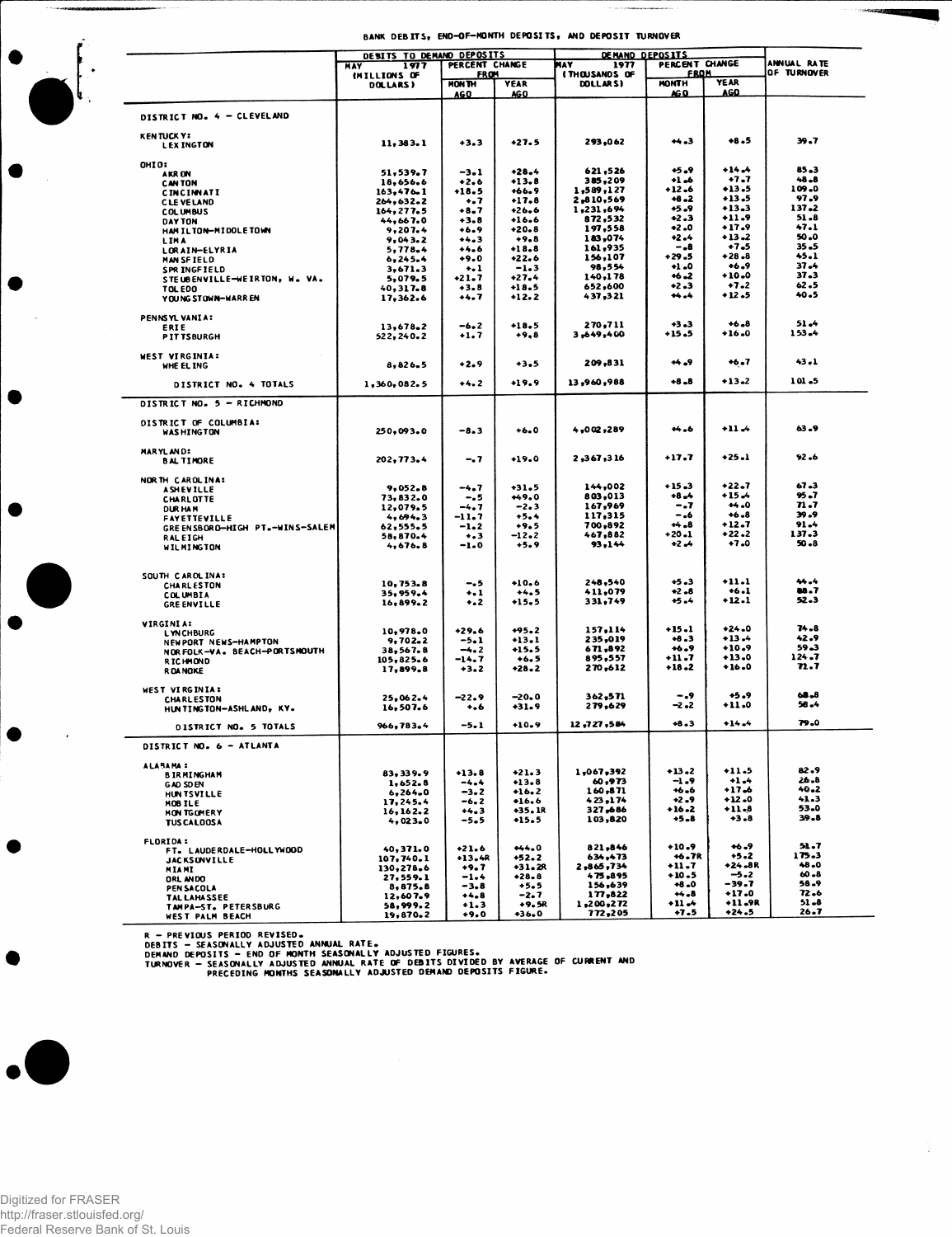۱

Ç

 $\zeta$ 

|                                   | <b>DEBITS TO DEMAND DEPOSITS</b><br><b>DE MAND DEPOSITS</b> |                      |                    |                                  |                       |                   |                      |
|-----------------------------------|-------------------------------------------------------------|----------------------|--------------------|----------------------------------|-----------------------|-------------------|----------------------|
|                                   | πτ<br>1977                                                  | PERCENT CHANGE       |                    | ĸ٨<br>1971                       | <b>PERCENT CHANGE</b> |                   | ANNUAL RATE          |
|                                   | (MILLIONS OF<br>DOLLARS)                                    | <b>FROM</b><br>MONTH | YEAR               | <b>ITHOUSANDS OF</b><br>DOLLARS) | FROM<br><b>RONTH</b>  | 72 J.V            | OF TURNOVER          |
|                                   |                                                             | AGO                  | AGO                |                                  | AG <sub>O</sub>       | <b>AGO</b>        |                      |
| DISTRICT NO. 6 - CONTINUED        |                                                             |                      |                    |                                  |                       |                   |                      |
| <b>GEORGIA:</b>                   |                                                             |                      |                    |                                  |                       |                   |                      |
| ALB ANY                           | 3,275.7                                                     | $\bullet\bullet$ 0   | $+38.9$            | 82,429                           | $+9.8$                | $+17.1$           | 41.6                 |
| ATL ANTA                          | 383,069.0                                                   | $+18.1$              | $+34.7$            | 2,972,921                        | $+11.1$               | $+19.7$           | 135.6                |
| AUG US TA                         | 13,074.7                                                    | $+20.3$              | $+53.1$            | 234,280                          | $+10.6$               | $+11.5$           | 58.6                 |
| <b>COLUMBUS</b>                   | 7,151.6                                                     | $-5.9$               | +14.1              | 182,774                          | $+6.1$<br>$+5.1$      | $+13.9$<br>$+8.2$ | $40 - 3$<br>$52 - 8$ |
| <b>MAC ON</b><br><b>SAV ANNAH</b> | 11,412.0<br>16,635.2                                        | $+17.3$<br>$-7.8$    | $+14.9$<br>$+6.2$  | 221,591<br>194,795               | 0. +                  | $+3.2$            | $85 - 4$             |
| <b>LOUSIANA‡</b>                  |                                                             |                      |                    |                                  |                       |                   |                      |
| <b>BATON ROUGE</b>                | 28,626.3                                                    | $-3.6$               | $+25.9$            | 484,140                          | $+8.8$                | $+15.0$           | 61.6                 |
| <b>LAFAYETTE</b>                  | 6,152.0                                                     | $-1.1$               | $+15.7$            | 205,936                          | $+6.3$                | $+20.9$           | $30 - 8$             |
| LAKE CHARLES                      | 5,255.4                                                     | -2.9                 | $+32.2$            | 180,799                          | $+1.2$                | $+11.5$           | $29 - 2$             |
| NEW ORLEANS                       | 80,624.2                                                    | -3.3                 | $+13.9$            | 1,735,474                        | $+11.2$               | $+18.6$           | 48.9                 |
| <b>MISSISSIPPI:</b>               |                                                             |                      |                    |                                  |                       |                   | $50 - 2$             |
| <b>JACKSON</b>                    | 28,800.6                                                    | +5.6                 | +13.9              | 581,427                          | $+2 - 6$              | $+8.3$            |                      |
| TENNESS EE :<br>CHA TT ANOOGA     | 18,804.1                                                    | -. 7                 | $+5.7$             | 348,114                          | $+10.0$               | $+11.3$           | 56.6                 |
| <b>KNOXVILLE</b>                  | 25,903.7                                                    | -. 7                 | +39.5              | 433,804                          | $+10.1$               | $+16.0$           | 62.6                 |
| <b>NASHVILLE</b>                  | 77,261.8                                                    | -9.9                 | ₩1.0               | 864,884                          | $+8.2$                | $+13.8$           | 92.8                 |
| DISTRICT NO. 6 TOTALS             | 1,241,035.5                                                 | $+8.0R$              | +29.1R             | 17,972,170                       | +9.7R                 | $+14.3R$          | $72 - 2$             |
| DISTRICT NO. 7 - CHICAGO          |                                                             |                      |                    |                                  |                       |                   |                      |
| <b>ILLINOIS:</b>                  |                                                             |                      |                    |                                  |                       |                   |                      |
| <b>BLO OM INGTON-NOR MAL</b>      | 8,562.5                                                     | -. 1                 | $+8.3$             | 161,614                          | $+ -4$                | 44.8              | $53 - 1$             |
| CHAMP AT GN-URBAN A               | 7,530.1                                                     | $+9,6$               | $+9.2$             | 209,118                          | $+3.8$                | +5.7              | $36 - 7$             |
| CHI CAGO                          | 2,366,667.7                                                 | +5.5                 | $+18.7$            | 12,947,345                       | $+5.7$                | $+8.7$            | 187.9                |
| DAVENPORT-ROCK ISLAND-MOLINE      | 23,229.6                                                    | $+4.9$               | $+2.8$             | 405, 447                         | -4.5                  | $+6.7$            | 56.0                 |
| DEC ATUR                          | 8,942.3                                                     | $+8.1$               | $+19.4$            | 155,015                          | $-5.5$                | $+7.3$            | $56 - 1$             |
| PEORIA                            | 18,379.8                                                    | $\bullet$ . O        | $+10.8R$           | 408,024                          | $+ -2$                | $+6.2R$           | $45 - 1$             |
| <b>ROCKFORD</b><br>SPR INGFIELD   | 11,501.6<br>16,978.3                                        | - 3<br>$+ 0.6$       | $+17.8$<br>$+14.5$ | 248,920<br>273,051               | -3.6<br>-.4           | $+4.7$<br>$+10.1$ | $45 - 4$<br>62.1     |
|                                   |                                                             |                      |                    |                                  |                       |                   |                      |
| INDIANA:<br>FOR T WAYNE           | 26, 362.1                                                   | $+9.1$               | $+22.5$            | 340,209                          | -5.4                  | $+7.8$            | $75 - 4$             |
| GARY-HAMMOND-EAST CHICAGO         | 25, 953.0                                                   | $+4.0$               | $+15.6$            | 525,957                          | $+1.0$                | +8.7              | 49.6                 |
| IND IANAPOLIS                     | 190,350.8                                                   | $+23.6$              | $+1.4$             | 1,388,026                        | $+3 - 2$              | $+3.6$            | 139.3                |
| LAFAYETTE-WEST LAFAYETTE          | 5,697.1                                                     | $-1$                 | $+25.1$            | 129,652                          | $+10.0$               | +11.6             | 46.0                 |
| MUNCIE                            | 5,196.4                                                     | $+3.8$               | $+9.3$             | 113,069                          | +5.9                  | $+7.3$            | 47.3                 |
| SOUTH BEND                        | 14,044.8                                                    | $+3.9$               | $+17.5$            | 270,369                          | $\rightarrow$ .1      | +8.5R             | $50 - 9$             |
| TERRE HAUTE                       | 5,602.6                                                     | -2.9                 | $+12.6$            | 184,542                          | $+2.7$                | $+14.9$           | $30 - 8$             |
| IOWA:                             |                                                             |                      |                    |                                  |                       |                   |                      |
| CEDAR RAPIDS                      | 10,582.9                                                    | $-1.5$               | $+17.0$            | 182,526                          | $+1.7$                | $+4.4$            | 58.5                 |
| DES MOINES                        | 69,944.7                                                    | $-5$                 | +26.1              | 538,145                          | $+11.3$               | +15.3             | 136.9                |
| <b>DUBUQUE</b><br>SIOUX CITY      | 6, 155.5<br>11,356.1                                        | +4.7<br>$+5.5$       | +19.5<br>$+8.9$    | 99,006<br>181,388                | $+5 - 2$<br>$+2 - 2$  | $+9.3$<br>$+6.6$  | $63 - 8$<br>63.3     |
| WAT ERLOO                         | 5,032.4                                                     | +2.5                 | $+16.9$            | 120,567                          | $+6.6$                | $+4.0$            | 43.1                 |
| <b>MICHIGAN:</b>                  |                                                             |                      |                    |                                  |                       |                   |                      |
| ANN ARBOR                         | 9,516.9                                                     | $+4.7$               | $+20.7$            | 226,175                          | $+2.0$                | $+7.3$            | 42.5                 |
| <b>BAY CITY</b>                   | 5,317.5                                                     | -2.7                 | $+51.9$            | 63,348                           | $-7.0$                | $+ - 3$           | 80.9                 |
| <b>DET ROIT</b>                   | 574,738.9                                                   | $+7.3$               | +35.1R             | 4,663,376                        | -1.0                  | +7.2R             | 122.6                |
| <b>FLINT</b>                      | 18,506.5                                                    | $+13.6$              | +29.8R             | 270,173                          | -3.3                  | +1.OR             | 67.3                 |
| <b>GRAND RAPIDS</b>               | 37,041.7<br>5,592.8                                         | $+7.5$<br>$-4.4$     | $+24.7$<br>+15.1   | 496,545<br>139,580               | $-1.0$<br>$+7.8$      | $+1-2$<br>$+8.7$  | $74 - 2$<br>41.6     |
| <b>JACKSON</b><br>KAL AMAZOO      | 8,734.8                                                     | $-3.6$               | $+9.6$             | 203,316                          | -4.4                  | $+10.3$           | 42.0                 |
| LANSING-EAST LANSING              | 17,231.9                                                    | $+9.4$               | $-11.2$            | 310,066                          | -2.8                  | +13.6             | $54 - 8$             |
| MUS KEGON-MUSKEGON HEIGHTS        | 4,628.9                                                     | $+3 - 8$             | $+7.5$             | 89,292                           | $+ -1$                | $+6.5$            | 51.9                 |
| <b>SAG IN AW</b>                  | 13,762.4                                                    | $+9.5$               | $+20.8$            | 190,035                          | $+2 - 4$              | $+4.5$            | $73 - 3$             |
| <b>WISCONSIN:</b>                 |                                                             |                      |                    |                                  |                       |                   |                      |
| <b>GREEN BAY</b>                  | 9,924.2                                                     | +23.1                | $+28.5$            | 163,335                          | $+10.6$               | $+15.0$           | 63.8                 |
| <b>KEN OSHA</b>                   | 2,462.5                                                     | $-5 - 2$             | $+1.6R$            | 68,278                           | 45.0                  | +4.9R             | 37.0                 |
| MAD ISON                          | 19,800.6                                                    | $+1.3$               | -. 7               | 337,493                          | ↔.3                   | +9.9              | 59.9                 |
| <b>MIL WAUKEE</b>                 | 175,972.0                                                   | -17.2                | $+28.1$            | 1,830,935                        | $+8.2$                | $+12.3$           | 99.9                 |
| <b>RACINE</b>                     | 6, 120.5                                                    | $+1.4$               | +19.8              | 130,926                          | $-1.2$                | $+1.6$            | 46.5                 |
| DISTRICT NO. 7 TOTALS             | 3,747,422.4                                                 | $+5.0$               | +22.3R             | 28,064,863                       | $-3 - 3$              | +8.2R             | 135.7                |

R – PREVIOUS PERIOD REVISED.<br>DEBITS – SEASONALLY AOJUSTED ANNUAL RATE.<br>DEMAND DEPOSITS – END OF MONTH SEASONALLY ADJUSTED FIGURES.<br>TURNOVER – SEASONALLY ADJUSTED ANNUAL RATE OF DEBITS DIVIDED BY AVERAGE OF CURRENT AND<br>PREC



 $\bar{z}$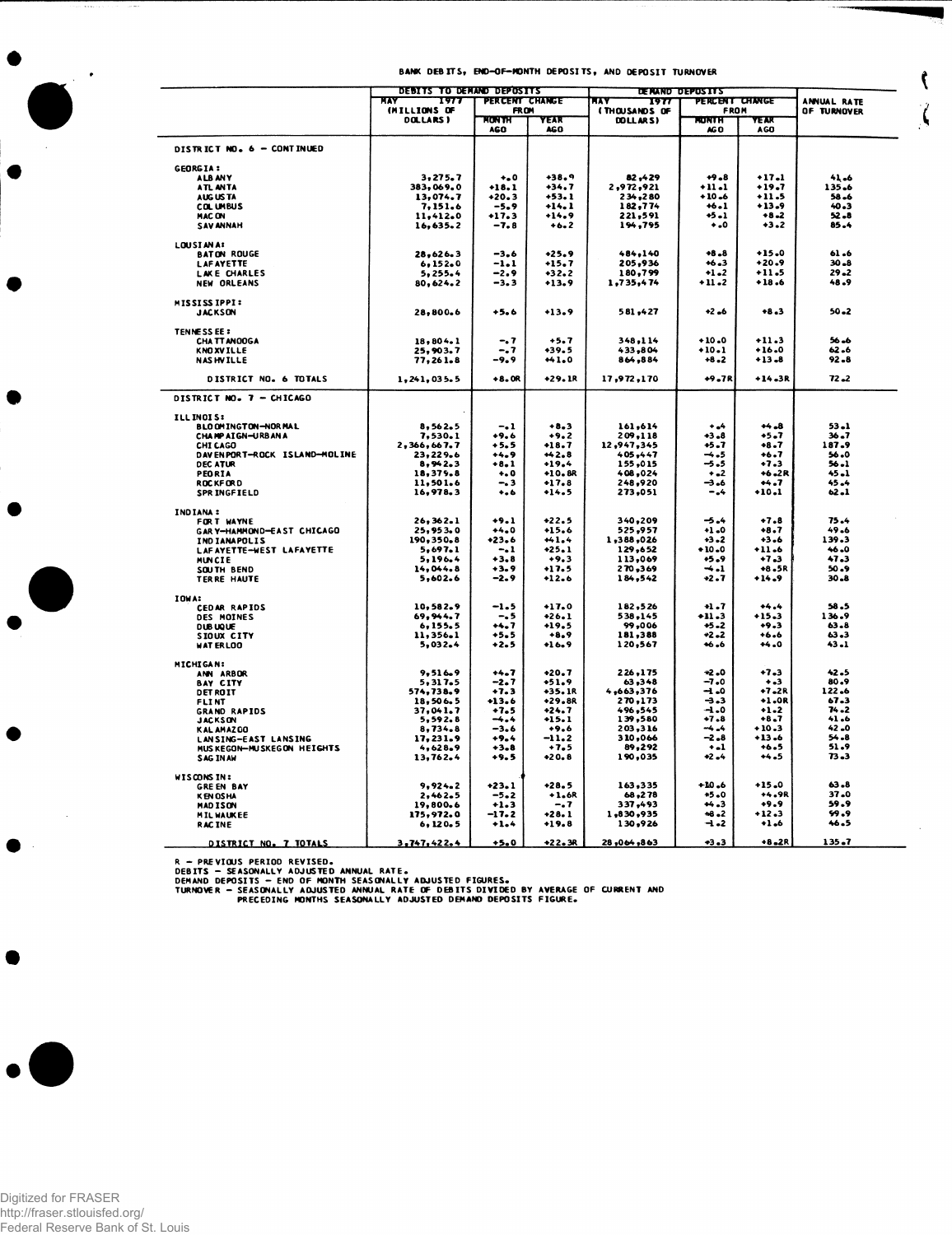$\label{eq:1} \frac{1}{2} \int_{\mathbb{R}^3} \left( \frac{1}{2} \int_{\mathbb{R}^3} \frac{1}{2} \int_{\mathbb{R}^3} \frac{1}{2} \int_{\mathbb{R}^3} \frac{1}{2} \int_{\mathbb{R}^3} \frac{1}{2} \int_{\mathbb{R}^3} \frac{1}{2} \int_{\mathbb{R}^3} \frac{1}{2} \int_{\mathbb{R}^3} \frac{1}{2} \int_{\mathbb{R}^3} \frac{1}{2} \int_{\mathbb{R}^3} \frac{1}{2} \int_{\mathbb{R}^3} \$ 

| <b>PERCENT CHANGE</b><br>FROM<br>OF TURNOVER<br><b>FROM</b><br><b><i>(THOUSANDS OF</i></b><br>(MILLIONS OF<br><b>MONTH</b><br><b>NONTH</b><br>YEAK<br><b>YEAR</b><br>DOLLARS)<br>DOLLARS)<br>AGO<br>AGO<br>AG O<br><b>AGC</b><br><b>DISTRICT NO. 8 – ST. LOUIS</b><br><b>ARKANSAS:</b><br>$+13.0$<br>85.5<br>$+9.6$<br>60,154<br>-1.8<br>$-7.9$<br>5.188.8<br>EL DORADO*<br>+6.4<br>$+13.8$<br>32.3<br>$+20.8$<br>205,249<br>$-7.7$<br>6,380.4<br>FORT SMITH<br>27.7<br>21,077<br>+13.3<br>-11.8<br>$-22.5$<br>$-9.0$<br>549.8<br><b>HEL ENA*</b><br>503,990<br>$+9 - 2$<br>118.6<br>۰.5<br>$+22.3$<br>$+115.8$<br>LITTLE ROCK-NORTH LITTLE ROCK<br>59,656.1<br>$+7.4$<br>$-11 - 0$<br>42.9<br>87,338<br>$+13.3$<br><b>PINE BLUFF</b><br>3,974.7<br>$\bullet$ . 8<br>$+1.8$<br>$+10.0$<br>32.0<br>110,845<br>$+38.0$<br>TEXARKANA, TEX.<br>3, 513.2<br>$+13.4$<br>ILL INOI S:<br>38.9<br>78,242<br>-.4<br>$+ - 8$<br>3.050.0<br>-11.7<br>$+15.0$<br>QUI NCY*<br>INDIANA :<br>$+10.7$<br>45.9<br>$+4.6$<br>315,506<br>$+1.6$<br>$+18.3$<br><b>EVANSVILLE</b><br>14, 158.5<br><b>KENTUCKYI</b><br>$84 - 6$<br>$+12.8$<br>$+5.3$<br>1,085,570<br>$+3.7$<br>$+30.6$<br>89,505.6<br><b>LOUISVILLE</b><br>$30 - 7$<br>$+9.7$<br>107,661<br>+7.5<br>$+17.4$<br>$-4.0$<br>OWE NSBORO*<br>3,188.6<br>32.6<br>$+12.3$<br>76,707<br>$+26.0$<br>- .6<br>$+2.9$<br>PADUCAH*<br>2,506.0<br><b>MISSISSIPPI:</b><br>33.9<br>$+2.7$<br>$-3.8$<br>56,626<br>$-7.1$<br>+9.7<br>1.894.1<br><b>GREENVILLE*</b><br><b>MISSOURI:</b><br>$+1.9$<br>34.4<br>-6.8<br>$+9.6$<br>55.171<br>$-9.7$<br>1,968.3<br>CAPE GIRARDEAU*<br>$23 - 3$<br>$+14.3$<br>26,050<br>+5.1<br>$+1.0$<br>$+18.3$<br>593.4<br><b>HANNIBAL*</b><br>149.8<br>$+9.4$<br>$+25.0$<br>2,929,156<br>$+6 - 8$<br>$+1.5$<br>424, 791.4<br>ST. LOUIS<br>$+7.8$<br>68.3<br>$+22.9$<br>220,658<br>$+7.0$<br>$+46.5$<br>14,534.2<br>SPR INGFIELD<br><b>TENNESSEE:</b><br>$+10.9$<br>$34 - 9$<br>69,782<br>$+ + - +$<br>$+20.6$<br>$+1.0$<br>2, 382.7<br>JACKSON*<br>93.5<br>$+13.5$<br>$+15.0$<br>$+23.7$<br>988,692<br>86,979.9<br><b>MEMPHIS</b><br>+6.9<br>106.7<br>6,998,474<br>$+6.2$<br>$+11 - 0$<br>$+29.8$<br>724,815.6<br>$+3.7$<br>DISTRICT NO. 8 TOTALS<br>DISTRICT NO. 9 - MINNEAPOLIS<br>MINNE SO TA :<br>41.5<br>237,033<br>$+3.3$<br>$+10.2$<br>$-3.8$<br>$+18.5$<br>9,692.6<br>DULUTH-SUPERIOR, WISC.<br>$+11.1$<br>$+20.9$<br>106.9<br>2,648,260<br>419, 772.1<br>$+1.1$<br>$+45.4$<br>MINNEAPOLIS-ST. PAUL<br><b>MON TANA :</b><br>62.7<br>$+7.7$<br>$+16 - 2$<br>10,025.0<br>$+21.3$<br>$+81.0$<br>165,869<br><b>BILLINGS</b><br>$96 - 4$<br>$+18.0$<br>$+23.5$<br>116,243<br>+1.7<br>11, 113.7<br>$+8.7$<br>GREAT FALLS<br>NORTH DAKOTA:<br>47.1<br>$+6 - 2$<br>47.4<br>$+17.8$<br>186,032<br>$+4.2$<br>8,508.3<br>FARGO-MOORHEAD, MINN.<br>SOUTH DAKOTA:<br>54.1<br>157,112<br>-2.3<br>$+6.2$<br>$+40.9$<br>$+16.7$<br>8,602.4<br>SIOUX FALLS<br>$+18.3$<br>139.0<br>+9.1<br>3,510,549<br>$+44.0$<br>467,713.9<br>$+1.9$<br>DISTRICT NO. 9 TOTALS<br>DISTRICT NO. 10 - KANSAS CITY<br>COLORADO:<br>41.5<br>$+5.8$<br>$+11-2$<br>254,212<br>$+16.6$<br>10,272.2<br>$+12.8$<br><b>COLORADO SPRINGS</b><br>$75 - 3$<br>$+18.6$<br>1,997,104<br>+3.5<br>$+26.5$<br>147,774.0<br>$\ddotsc$<br><b>DENVER</b><br>$+9 - 8$<br>$+10.6$<br>42.8<br>93,168<br>3,807.8<br>-3.6<br>+14.2<br><b>PUE BLO</b><br><b>KANSAS:</b><br>$352 - 0$<br>$+11.8$<br>$+7.7$<br>$+21 - 7$<br>233,673<br>79,336.9<br>$+3.3$<br>TOP EKA<br>$65 - 4$<br>$+10.3$<br>+5.3<br>+30.1<br>591,791<br>37,749.4<br>$+5.4$<br><b>WICHITA</b><br><b>MISSOURI:</b><br>87.3<br>$+10.3$<br>2,096,388<br>+14.6<br>$+19.8$<br>$+4.4$<br>171,422.2<br>KANSAS CITY, KANSAS<br>+11.1<br>$11.4 + 17.8$<br>$35 - 6$<br>27.5<br>$+6.2$<br>120,874<br>4,086.9<br>-3.5<br>ST. JOSEPH<br>$+7.4$<br>42,009<br>$+5.4$<br>$+17.0$<br>1,114.2<br>SEDALIA*<br><b>NEBRASKA:</b><br>77.9<br>$+5.6$<br>$+7.1$<br>$+19.0$<br>231,101<br>17,529.4<br>$+4.3$<br><b>LINCOLN</b><br>+10.8<br>80.0<br>742,299<br><b>+9.5</b><br>$+10.3$<br>$+25.0$<br>56,785.1<br>OMAHA, IOWA<br>NEW MEXICO:<br>$+12.8$<br>109.7<br>$+4.6$<br>$+37.0$<br>461,764<br>+23.2<br>49,535.5<br><b>ALBUQUERQUE</b><br><b>OKLAHOMA:</b><br>$+14.3$<br>23.6<br>$+5.9$<br>98,674<br>$+21.4$<br>2,266.6<br>$+1.1$<br><b>LAW TON</b><br>$+20.8$<br>60.2<br>$+10.6$<br>1,134,580<br>$+23.2$<br>65,018.1<br>$-8.1$<br>OKLAHOMA CITY<br>72.0<br>$+20.0$<br>+27.1<br>$+22.1$<br>1,081,876<br>71, 367.6<br>$+6.5$<br><b>TUL SA</b><br>9,179,513<br>$82 - 1$ |                        | DEBITS TO DEMAND DEPOSITS     |        |         | DEMAND DEPOSITS<br>MAY |        |             |  |
|----------------------------------------------------------------------------------------------------------------------------------------------------------------------------------------------------------------------------------------------------------------------------------------------------------------------------------------------------------------------------------------------------------------------------------------------------------------------------------------------------------------------------------------------------------------------------------------------------------------------------------------------------------------------------------------------------------------------------------------------------------------------------------------------------------------------------------------------------------------------------------------------------------------------------------------------------------------------------------------------------------------------------------------------------------------------------------------------------------------------------------------------------------------------------------------------------------------------------------------------------------------------------------------------------------------------------------------------------------------------------------------------------------------------------------------------------------------------------------------------------------------------------------------------------------------------------------------------------------------------------------------------------------------------------------------------------------------------------------------------------------------------------------------------------------------------------------------------------------------------------------------------------------------------------------------------------------------------------------------------------------------------------------------------------------------------------------------------------------------------------------------------------------------------------------------------------------------------------------------------------------------------------------------------------------------------------------------------------------------------------------------------------------------------------------------------------------------------------------------------------------------------------------------------------------------------------------------------------------------------------------------------------------------------------------------------------------------------------------------------------------------------------------------------------------------------------------------------------------------------------------------------------------------------------------------------------------------------------------------------------------------------------------------------------------------------------------------------------------------------------------------------------------------------------------------------------------------------------------------------------------------------------------------------------------------------------------------------------------------------------------------------------------------------------------------------------------------------------------------------------------------------------------------------------------------------------------------------------------------------------------------------------------------------------------------------------------------------------------------------------------------------------------------------------------------------------------------------------------------------------------------------------------------------------------------------------------------------------------------------------------------------------------------------------------------------------------------------------------------------------------------------------------------------------------------------------------------------------------------------------------------------------------------------------------------------------------------------------------------------------------------------------------------------------------------------------------------------------------------------------------------|------------------------|-------------------------------|--------|---------|------------------------|--------|-------------|--|
|                                                                                                                                                                                                                                                                                                                                                                                                                                                                                                                                                                                                                                                                                                                                                                                                                                                                                                                                                                                                                                                                                                                                                                                                                                                                                                                                                                                                                                                                                                                                                                                                                                                                                                                                                                                                                                                                                                                                                                                                                                                                                                                                                                                                                                                                                                                                                                                                                                                                                                                                                                                                                                                                                                                                                                                                                                                                                                                                                                                                                                                                                                                                                                                                                                                                                                                                                                                                                                                                                                                                                                                                                                                                                                                                                                                                                                                                                                                                                                                                                                                                                                                                                                                                                                                                                                                                                                                                                                                                                                                |                        | PERCENT CHANGE<br>MAY<br>1977 |        |         | 1977                   |        | ANNUAL RATE |  |
|                                                                                                                                                                                                                                                                                                                                                                                                                                                                                                                                                                                                                                                                                                                                                                                                                                                                                                                                                                                                                                                                                                                                                                                                                                                                                                                                                                                                                                                                                                                                                                                                                                                                                                                                                                                                                                                                                                                                                                                                                                                                                                                                                                                                                                                                                                                                                                                                                                                                                                                                                                                                                                                                                                                                                                                                                                                                                                                                                                                                                                                                                                                                                                                                                                                                                                                                                                                                                                                                                                                                                                                                                                                                                                                                                                                                                                                                                                                                                                                                                                                                                                                                                                                                                                                                                                                                                                                                                                                                                                                |                        |                               |        |         |                        |        |             |  |
|                                                                                                                                                                                                                                                                                                                                                                                                                                                                                                                                                                                                                                                                                                                                                                                                                                                                                                                                                                                                                                                                                                                                                                                                                                                                                                                                                                                                                                                                                                                                                                                                                                                                                                                                                                                                                                                                                                                                                                                                                                                                                                                                                                                                                                                                                                                                                                                                                                                                                                                                                                                                                                                                                                                                                                                                                                                                                                                                                                                                                                                                                                                                                                                                                                                                                                                                                                                                                                                                                                                                                                                                                                                                                                                                                                                                                                                                                                                                                                                                                                                                                                                                                                                                                                                                                                                                                                                                                                                                                                                |                        |                               |        |         |                        |        |             |  |
|                                                                                                                                                                                                                                                                                                                                                                                                                                                                                                                                                                                                                                                                                                                                                                                                                                                                                                                                                                                                                                                                                                                                                                                                                                                                                                                                                                                                                                                                                                                                                                                                                                                                                                                                                                                                                                                                                                                                                                                                                                                                                                                                                                                                                                                                                                                                                                                                                                                                                                                                                                                                                                                                                                                                                                                                                                                                                                                                                                                                                                                                                                                                                                                                                                                                                                                                                                                                                                                                                                                                                                                                                                                                                                                                                                                                                                                                                                                                                                                                                                                                                                                                                                                                                                                                                                                                                                                                                                                                                                                |                        |                               |        |         |                        |        |             |  |
|                                                                                                                                                                                                                                                                                                                                                                                                                                                                                                                                                                                                                                                                                                                                                                                                                                                                                                                                                                                                                                                                                                                                                                                                                                                                                                                                                                                                                                                                                                                                                                                                                                                                                                                                                                                                                                                                                                                                                                                                                                                                                                                                                                                                                                                                                                                                                                                                                                                                                                                                                                                                                                                                                                                                                                                                                                                                                                                                                                                                                                                                                                                                                                                                                                                                                                                                                                                                                                                                                                                                                                                                                                                                                                                                                                                                                                                                                                                                                                                                                                                                                                                                                                                                                                                                                                                                                                                                                                                                                                                |                        |                               |        |         |                        |        |             |  |
|                                                                                                                                                                                                                                                                                                                                                                                                                                                                                                                                                                                                                                                                                                                                                                                                                                                                                                                                                                                                                                                                                                                                                                                                                                                                                                                                                                                                                                                                                                                                                                                                                                                                                                                                                                                                                                                                                                                                                                                                                                                                                                                                                                                                                                                                                                                                                                                                                                                                                                                                                                                                                                                                                                                                                                                                                                                                                                                                                                                                                                                                                                                                                                                                                                                                                                                                                                                                                                                                                                                                                                                                                                                                                                                                                                                                                                                                                                                                                                                                                                                                                                                                                                                                                                                                                                                                                                                                                                                                                                                |                        |                               |        |         |                        |        |             |  |
|                                                                                                                                                                                                                                                                                                                                                                                                                                                                                                                                                                                                                                                                                                                                                                                                                                                                                                                                                                                                                                                                                                                                                                                                                                                                                                                                                                                                                                                                                                                                                                                                                                                                                                                                                                                                                                                                                                                                                                                                                                                                                                                                                                                                                                                                                                                                                                                                                                                                                                                                                                                                                                                                                                                                                                                                                                                                                                                                                                                                                                                                                                                                                                                                                                                                                                                                                                                                                                                                                                                                                                                                                                                                                                                                                                                                                                                                                                                                                                                                                                                                                                                                                                                                                                                                                                                                                                                                                                                                                                                |                        |                               |        |         |                        |        |             |  |
|                                                                                                                                                                                                                                                                                                                                                                                                                                                                                                                                                                                                                                                                                                                                                                                                                                                                                                                                                                                                                                                                                                                                                                                                                                                                                                                                                                                                                                                                                                                                                                                                                                                                                                                                                                                                                                                                                                                                                                                                                                                                                                                                                                                                                                                                                                                                                                                                                                                                                                                                                                                                                                                                                                                                                                                                                                                                                                                                                                                                                                                                                                                                                                                                                                                                                                                                                                                                                                                                                                                                                                                                                                                                                                                                                                                                                                                                                                                                                                                                                                                                                                                                                                                                                                                                                                                                                                                                                                                                                                                |                        |                               |        |         |                        |        |             |  |
|                                                                                                                                                                                                                                                                                                                                                                                                                                                                                                                                                                                                                                                                                                                                                                                                                                                                                                                                                                                                                                                                                                                                                                                                                                                                                                                                                                                                                                                                                                                                                                                                                                                                                                                                                                                                                                                                                                                                                                                                                                                                                                                                                                                                                                                                                                                                                                                                                                                                                                                                                                                                                                                                                                                                                                                                                                                                                                                                                                                                                                                                                                                                                                                                                                                                                                                                                                                                                                                                                                                                                                                                                                                                                                                                                                                                                                                                                                                                                                                                                                                                                                                                                                                                                                                                                                                                                                                                                                                                                                                |                        |                               |        |         |                        |        |             |  |
|                                                                                                                                                                                                                                                                                                                                                                                                                                                                                                                                                                                                                                                                                                                                                                                                                                                                                                                                                                                                                                                                                                                                                                                                                                                                                                                                                                                                                                                                                                                                                                                                                                                                                                                                                                                                                                                                                                                                                                                                                                                                                                                                                                                                                                                                                                                                                                                                                                                                                                                                                                                                                                                                                                                                                                                                                                                                                                                                                                                                                                                                                                                                                                                                                                                                                                                                                                                                                                                                                                                                                                                                                                                                                                                                                                                                                                                                                                                                                                                                                                                                                                                                                                                                                                                                                                                                                                                                                                                                                                                |                        |                               |        |         |                        |        |             |  |
|                                                                                                                                                                                                                                                                                                                                                                                                                                                                                                                                                                                                                                                                                                                                                                                                                                                                                                                                                                                                                                                                                                                                                                                                                                                                                                                                                                                                                                                                                                                                                                                                                                                                                                                                                                                                                                                                                                                                                                                                                                                                                                                                                                                                                                                                                                                                                                                                                                                                                                                                                                                                                                                                                                                                                                                                                                                                                                                                                                                                                                                                                                                                                                                                                                                                                                                                                                                                                                                                                                                                                                                                                                                                                                                                                                                                                                                                                                                                                                                                                                                                                                                                                                                                                                                                                                                                                                                                                                                                                                                |                        |                               |        |         |                        |        |             |  |
|                                                                                                                                                                                                                                                                                                                                                                                                                                                                                                                                                                                                                                                                                                                                                                                                                                                                                                                                                                                                                                                                                                                                                                                                                                                                                                                                                                                                                                                                                                                                                                                                                                                                                                                                                                                                                                                                                                                                                                                                                                                                                                                                                                                                                                                                                                                                                                                                                                                                                                                                                                                                                                                                                                                                                                                                                                                                                                                                                                                                                                                                                                                                                                                                                                                                                                                                                                                                                                                                                                                                                                                                                                                                                                                                                                                                                                                                                                                                                                                                                                                                                                                                                                                                                                                                                                                                                                                                                                                                                                                |                        |                               |        |         |                        |        |             |  |
|                                                                                                                                                                                                                                                                                                                                                                                                                                                                                                                                                                                                                                                                                                                                                                                                                                                                                                                                                                                                                                                                                                                                                                                                                                                                                                                                                                                                                                                                                                                                                                                                                                                                                                                                                                                                                                                                                                                                                                                                                                                                                                                                                                                                                                                                                                                                                                                                                                                                                                                                                                                                                                                                                                                                                                                                                                                                                                                                                                                                                                                                                                                                                                                                                                                                                                                                                                                                                                                                                                                                                                                                                                                                                                                                                                                                                                                                                                                                                                                                                                                                                                                                                                                                                                                                                                                                                                                                                                                                                                                |                        |                               |        |         |                        |        |             |  |
|                                                                                                                                                                                                                                                                                                                                                                                                                                                                                                                                                                                                                                                                                                                                                                                                                                                                                                                                                                                                                                                                                                                                                                                                                                                                                                                                                                                                                                                                                                                                                                                                                                                                                                                                                                                                                                                                                                                                                                                                                                                                                                                                                                                                                                                                                                                                                                                                                                                                                                                                                                                                                                                                                                                                                                                                                                                                                                                                                                                                                                                                                                                                                                                                                                                                                                                                                                                                                                                                                                                                                                                                                                                                                                                                                                                                                                                                                                                                                                                                                                                                                                                                                                                                                                                                                                                                                                                                                                                                                                                |                        |                               |        |         |                        |        |             |  |
|                                                                                                                                                                                                                                                                                                                                                                                                                                                                                                                                                                                                                                                                                                                                                                                                                                                                                                                                                                                                                                                                                                                                                                                                                                                                                                                                                                                                                                                                                                                                                                                                                                                                                                                                                                                                                                                                                                                                                                                                                                                                                                                                                                                                                                                                                                                                                                                                                                                                                                                                                                                                                                                                                                                                                                                                                                                                                                                                                                                                                                                                                                                                                                                                                                                                                                                                                                                                                                                                                                                                                                                                                                                                                                                                                                                                                                                                                                                                                                                                                                                                                                                                                                                                                                                                                                                                                                                                                                                                                                                |                        |                               |        |         |                        |        |             |  |
|                                                                                                                                                                                                                                                                                                                                                                                                                                                                                                                                                                                                                                                                                                                                                                                                                                                                                                                                                                                                                                                                                                                                                                                                                                                                                                                                                                                                                                                                                                                                                                                                                                                                                                                                                                                                                                                                                                                                                                                                                                                                                                                                                                                                                                                                                                                                                                                                                                                                                                                                                                                                                                                                                                                                                                                                                                                                                                                                                                                                                                                                                                                                                                                                                                                                                                                                                                                                                                                                                                                                                                                                                                                                                                                                                                                                                                                                                                                                                                                                                                                                                                                                                                                                                                                                                                                                                                                                                                                                                                                |                        |                               |        |         |                        |        |             |  |
|                                                                                                                                                                                                                                                                                                                                                                                                                                                                                                                                                                                                                                                                                                                                                                                                                                                                                                                                                                                                                                                                                                                                                                                                                                                                                                                                                                                                                                                                                                                                                                                                                                                                                                                                                                                                                                                                                                                                                                                                                                                                                                                                                                                                                                                                                                                                                                                                                                                                                                                                                                                                                                                                                                                                                                                                                                                                                                                                                                                                                                                                                                                                                                                                                                                                                                                                                                                                                                                                                                                                                                                                                                                                                                                                                                                                                                                                                                                                                                                                                                                                                                                                                                                                                                                                                                                                                                                                                                                                                                                |                        |                               |        |         |                        |        |             |  |
|                                                                                                                                                                                                                                                                                                                                                                                                                                                                                                                                                                                                                                                                                                                                                                                                                                                                                                                                                                                                                                                                                                                                                                                                                                                                                                                                                                                                                                                                                                                                                                                                                                                                                                                                                                                                                                                                                                                                                                                                                                                                                                                                                                                                                                                                                                                                                                                                                                                                                                                                                                                                                                                                                                                                                                                                                                                                                                                                                                                                                                                                                                                                                                                                                                                                                                                                                                                                                                                                                                                                                                                                                                                                                                                                                                                                                                                                                                                                                                                                                                                                                                                                                                                                                                                                                                                                                                                                                                                                                                                |                        |                               |        |         |                        |        |             |  |
|                                                                                                                                                                                                                                                                                                                                                                                                                                                                                                                                                                                                                                                                                                                                                                                                                                                                                                                                                                                                                                                                                                                                                                                                                                                                                                                                                                                                                                                                                                                                                                                                                                                                                                                                                                                                                                                                                                                                                                                                                                                                                                                                                                                                                                                                                                                                                                                                                                                                                                                                                                                                                                                                                                                                                                                                                                                                                                                                                                                                                                                                                                                                                                                                                                                                                                                                                                                                                                                                                                                                                                                                                                                                                                                                                                                                                                                                                                                                                                                                                                                                                                                                                                                                                                                                                                                                                                                                                                                                                                                |                        |                               |        |         |                        |        |             |  |
|                                                                                                                                                                                                                                                                                                                                                                                                                                                                                                                                                                                                                                                                                                                                                                                                                                                                                                                                                                                                                                                                                                                                                                                                                                                                                                                                                                                                                                                                                                                                                                                                                                                                                                                                                                                                                                                                                                                                                                                                                                                                                                                                                                                                                                                                                                                                                                                                                                                                                                                                                                                                                                                                                                                                                                                                                                                                                                                                                                                                                                                                                                                                                                                                                                                                                                                                                                                                                                                                                                                                                                                                                                                                                                                                                                                                                                                                                                                                                                                                                                                                                                                                                                                                                                                                                                                                                                                                                                                                                                                |                        |                               |        |         |                        |        |             |  |
|                                                                                                                                                                                                                                                                                                                                                                                                                                                                                                                                                                                                                                                                                                                                                                                                                                                                                                                                                                                                                                                                                                                                                                                                                                                                                                                                                                                                                                                                                                                                                                                                                                                                                                                                                                                                                                                                                                                                                                                                                                                                                                                                                                                                                                                                                                                                                                                                                                                                                                                                                                                                                                                                                                                                                                                                                                                                                                                                                                                                                                                                                                                                                                                                                                                                                                                                                                                                                                                                                                                                                                                                                                                                                                                                                                                                                                                                                                                                                                                                                                                                                                                                                                                                                                                                                                                                                                                                                                                                                                                |                        |                               |        |         |                        |        |             |  |
|                                                                                                                                                                                                                                                                                                                                                                                                                                                                                                                                                                                                                                                                                                                                                                                                                                                                                                                                                                                                                                                                                                                                                                                                                                                                                                                                                                                                                                                                                                                                                                                                                                                                                                                                                                                                                                                                                                                                                                                                                                                                                                                                                                                                                                                                                                                                                                                                                                                                                                                                                                                                                                                                                                                                                                                                                                                                                                                                                                                                                                                                                                                                                                                                                                                                                                                                                                                                                                                                                                                                                                                                                                                                                                                                                                                                                                                                                                                                                                                                                                                                                                                                                                                                                                                                                                                                                                                                                                                                                                                |                        |                               |        |         |                        |        |             |  |
|                                                                                                                                                                                                                                                                                                                                                                                                                                                                                                                                                                                                                                                                                                                                                                                                                                                                                                                                                                                                                                                                                                                                                                                                                                                                                                                                                                                                                                                                                                                                                                                                                                                                                                                                                                                                                                                                                                                                                                                                                                                                                                                                                                                                                                                                                                                                                                                                                                                                                                                                                                                                                                                                                                                                                                                                                                                                                                                                                                                                                                                                                                                                                                                                                                                                                                                                                                                                                                                                                                                                                                                                                                                                                                                                                                                                                                                                                                                                                                                                                                                                                                                                                                                                                                                                                                                                                                                                                                                                                                                |                        |                               |        |         |                        |        |             |  |
|                                                                                                                                                                                                                                                                                                                                                                                                                                                                                                                                                                                                                                                                                                                                                                                                                                                                                                                                                                                                                                                                                                                                                                                                                                                                                                                                                                                                                                                                                                                                                                                                                                                                                                                                                                                                                                                                                                                                                                                                                                                                                                                                                                                                                                                                                                                                                                                                                                                                                                                                                                                                                                                                                                                                                                                                                                                                                                                                                                                                                                                                                                                                                                                                                                                                                                                                                                                                                                                                                                                                                                                                                                                                                                                                                                                                                                                                                                                                                                                                                                                                                                                                                                                                                                                                                                                                                                                                                                                                                                                |                        |                               |        |         |                        |        |             |  |
|                                                                                                                                                                                                                                                                                                                                                                                                                                                                                                                                                                                                                                                                                                                                                                                                                                                                                                                                                                                                                                                                                                                                                                                                                                                                                                                                                                                                                                                                                                                                                                                                                                                                                                                                                                                                                                                                                                                                                                                                                                                                                                                                                                                                                                                                                                                                                                                                                                                                                                                                                                                                                                                                                                                                                                                                                                                                                                                                                                                                                                                                                                                                                                                                                                                                                                                                                                                                                                                                                                                                                                                                                                                                                                                                                                                                                                                                                                                                                                                                                                                                                                                                                                                                                                                                                                                                                                                                                                                                                                                |                        |                               |        |         |                        |        |             |  |
|                                                                                                                                                                                                                                                                                                                                                                                                                                                                                                                                                                                                                                                                                                                                                                                                                                                                                                                                                                                                                                                                                                                                                                                                                                                                                                                                                                                                                                                                                                                                                                                                                                                                                                                                                                                                                                                                                                                                                                                                                                                                                                                                                                                                                                                                                                                                                                                                                                                                                                                                                                                                                                                                                                                                                                                                                                                                                                                                                                                                                                                                                                                                                                                                                                                                                                                                                                                                                                                                                                                                                                                                                                                                                                                                                                                                                                                                                                                                                                                                                                                                                                                                                                                                                                                                                                                                                                                                                                                                                                                |                        |                               |        |         |                        |        |             |  |
|                                                                                                                                                                                                                                                                                                                                                                                                                                                                                                                                                                                                                                                                                                                                                                                                                                                                                                                                                                                                                                                                                                                                                                                                                                                                                                                                                                                                                                                                                                                                                                                                                                                                                                                                                                                                                                                                                                                                                                                                                                                                                                                                                                                                                                                                                                                                                                                                                                                                                                                                                                                                                                                                                                                                                                                                                                                                                                                                                                                                                                                                                                                                                                                                                                                                                                                                                                                                                                                                                                                                                                                                                                                                                                                                                                                                                                                                                                                                                                                                                                                                                                                                                                                                                                                                                                                                                                                                                                                                                                                |                        |                               |        |         |                        |        |             |  |
|                                                                                                                                                                                                                                                                                                                                                                                                                                                                                                                                                                                                                                                                                                                                                                                                                                                                                                                                                                                                                                                                                                                                                                                                                                                                                                                                                                                                                                                                                                                                                                                                                                                                                                                                                                                                                                                                                                                                                                                                                                                                                                                                                                                                                                                                                                                                                                                                                                                                                                                                                                                                                                                                                                                                                                                                                                                                                                                                                                                                                                                                                                                                                                                                                                                                                                                                                                                                                                                                                                                                                                                                                                                                                                                                                                                                                                                                                                                                                                                                                                                                                                                                                                                                                                                                                                                                                                                                                                                                                                                |                        |                               |        |         |                        |        |             |  |
|                                                                                                                                                                                                                                                                                                                                                                                                                                                                                                                                                                                                                                                                                                                                                                                                                                                                                                                                                                                                                                                                                                                                                                                                                                                                                                                                                                                                                                                                                                                                                                                                                                                                                                                                                                                                                                                                                                                                                                                                                                                                                                                                                                                                                                                                                                                                                                                                                                                                                                                                                                                                                                                                                                                                                                                                                                                                                                                                                                                                                                                                                                                                                                                                                                                                                                                                                                                                                                                                                                                                                                                                                                                                                                                                                                                                                                                                                                                                                                                                                                                                                                                                                                                                                                                                                                                                                                                                                                                                                                                |                        |                               |        |         |                        |        |             |  |
|                                                                                                                                                                                                                                                                                                                                                                                                                                                                                                                                                                                                                                                                                                                                                                                                                                                                                                                                                                                                                                                                                                                                                                                                                                                                                                                                                                                                                                                                                                                                                                                                                                                                                                                                                                                                                                                                                                                                                                                                                                                                                                                                                                                                                                                                                                                                                                                                                                                                                                                                                                                                                                                                                                                                                                                                                                                                                                                                                                                                                                                                                                                                                                                                                                                                                                                                                                                                                                                                                                                                                                                                                                                                                                                                                                                                                                                                                                                                                                                                                                                                                                                                                                                                                                                                                                                                                                                                                                                                                                                |                        |                               |        |         |                        |        |             |  |
|                                                                                                                                                                                                                                                                                                                                                                                                                                                                                                                                                                                                                                                                                                                                                                                                                                                                                                                                                                                                                                                                                                                                                                                                                                                                                                                                                                                                                                                                                                                                                                                                                                                                                                                                                                                                                                                                                                                                                                                                                                                                                                                                                                                                                                                                                                                                                                                                                                                                                                                                                                                                                                                                                                                                                                                                                                                                                                                                                                                                                                                                                                                                                                                                                                                                                                                                                                                                                                                                                                                                                                                                                                                                                                                                                                                                                                                                                                                                                                                                                                                                                                                                                                                                                                                                                                                                                                                                                                                                                                                |                        |                               |        |         |                        |        |             |  |
|                                                                                                                                                                                                                                                                                                                                                                                                                                                                                                                                                                                                                                                                                                                                                                                                                                                                                                                                                                                                                                                                                                                                                                                                                                                                                                                                                                                                                                                                                                                                                                                                                                                                                                                                                                                                                                                                                                                                                                                                                                                                                                                                                                                                                                                                                                                                                                                                                                                                                                                                                                                                                                                                                                                                                                                                                                                                                                                                                                                                                                                                                                                                                                                                                                                                                                                                                                                                                                                                                                                                                                                                                                                                                                                                                                                                                                                                                                                                                                                                                                                                                                                                                                                                                                                                                                                                                                                                                                                                                                                |                        |                               |        |         |                        |        |             |  |
|                                                                                                                                                                                                                                                                                                                                                                                                                                                                                                                                                                                                                                                                                                                                                                                                                                                                                                                                                                                                                                                                                                                                                                                                                                                                                                                                                                                                                                                                                                                                                                                                                                                                                                                                                                                                                                                                                                                                                                                                                                                                                                                                                                                                                                                                                                                                                                                                                                                                                                                                                                                                                                                                                                                                                                                                                                                                                                                                                                                                                                                                                                                                                                                                                                                                                                                                                                                                                                                                                                                                                                                                                                                                                                                                                                                                                                                                                                                                                                                                                                                                                                                                                                                                                                                                                                                                                                                                                                                                                                                |                        |                               |        |         |                        |        |             |  |
|                                                                                                                                                                                                                                                                                                                                                                                                                                                                                                                                                                                                                                                                                                                                                                                                                                                                                                                                                                                                                                                                                                                                                                                                                                                                                                                                                                                                                                                                                                                                                                                                                                                                                                                                                                                                                                                                                                                                                                                                                                                                                                                                                                                                                                                                                                                                                                                                                                                                                                                                                                                                                                                                                                                                                                                                                                                                                                                                                                                                                                                                                                                                                                                                                                                                                                                                                                                                                                                                                                                                                                                                                                                                                                                                                                                                                                                                                                                                                                                                                                                                                                                                                                                                                                                                                                                                                                                                                                                                                                                |                        |                               |        |         |                        |        |             |  |
|                                                                                                                                                                                                                                                                                                                                                                                                                                                                                                                                                                                                                                                                                                                                                                                                                                                                                                                                                                                                                                                                                                                                                                                                                                                                                                                                                                                                                                                                                                                                                                                                                                                                                                                                                                                                                                                                                                                                                                                                                                                                                                                                                                                                                                                                                                                                                                                                                                                                                                                                                                                                                                                                                                                                                                                                                                                                                                                                                                                                                                                                                                                                                                                                                                                                                                                                                                                                                                                                                                                                                                                                                                                                                                                                                                                                                                                                                                                                                                                                                                                                                                                                                                                                                                                                                                                                                                                                                                                                                                                |                        |                               |        |         |                        |        |             |  |
|                                                                                                                                                                                                                                                                                                                                                                                                                                                                                                                                                                                                                                                                                                                                                                                                                                                                                                                                                                                                                                                                                                                                                                                                                                                                                                                                                                                                                                                                                                                                                                                                                                                                                                                                                                                                                                                                                                                                                                                                                                                                                                                                                                                                                                                                                                                                                                                                                                                                                                                                                                                                                                                                                                                                                                                                                                                                                                                                                                                                                                                                                                                                                                                                                                                                                                                                                                                                                                                                                                                                                                                                                                                                                                                                                                                                                                                                                                                                                                                                                                                                                                                                                                                                                                                                                                                                                                                                                                                                                                                |                        |                               |        |         |                        |        |             |  |
|                                                                                                                                                                                                                                                                                                                                                                                                                                                                                                                                                                                                                                                                                                                                                                                                                                                                                                                                                                                                                                                                                                                                                                                                                                                                                                                                                                                                                                                                                                                                                                                                                                                                                                                                                                                                                                                                                                                                                                                                                                                                                                                                                                                                                                                                                                                                                                                                                                                                                                                                                                                                                                                                                                                                                                                                                                                                                                                                                                                                                                                                                                                                                                                                                                                                                                                                                                                                                                                                                                                                                                                                                                                                                                                                                                                                                                                                                                                                                                                                                                                                                                                                                                                                                                                                                                                                                                                                                                                                                                                |                        |                               |        |         |                        |        |             |  |
|                                                                                                                                                                                                                                                                                                                                                                                                                                                                                                                                                                                                                                                                                                                                                                                                                                                                                                                                                                                                                                                                                                                                                                                                                                                                                                                                                                                                                                                                                                                                                                                                                                                                                                                                                                                                                                                                                                                                                                                                                                                                                                                                                                                                                                                                                                                                                                                                                                                                                                                                                                                                                                                                                                                                                                                                                                                                                                                                                                                                                                                                                                                                                                                                                                                                                                                                                                                                                                                                                                                                                                                                                                                                                                                                                                                                                                                                                                                                                                                                                                                                                                                                                                                                                                                                                                                                                                                                                                                                                                                |                        |                               |        |         |                        |        |             |  |
|                                                                                                                                                                                                                                                                                                                                                                                                                                                                                                                                                                                                                                                                                                                                                                                                                                                                                                                                                                                                                                                                                                                                                                                                                                                                                                                                                                                                                                                                                                                                                                                                                                                                                                                                                                                                                                                                                                                                                                                                                                                                                                                                                                                                                                                                                                                                                                                                                                                                                                                                                                                                                                                                                                                                                                                                                                                                                                                                                                                                                                                                                                                                                                                                                                                                                                                                                                                                                                                                                                                                                                                                                                                                                                                                                                                                                                                                                                                                                                                                                                                                                                                                                                                                                                                                                                                                                                                                                                                                                                                |                        |                               |        |         |                        |        |             |  |
|                                                                                                                                                                                                                                                                                                                                                                                                                                                                                                                                                                                                                                                                                                                                                                                                                                                                                                                                                                                                                                                                                                                                                                                                                                                                                                                                                                                                                                                                                                                                                                                                                                                                                                                                                                                                                                                                                                                                                                                                                                                                                                                                                                                                                                                                                                                                                                                                                                                                                                                                                                                                                                                                                                                                                                                                                                                                                                                                                                                                                                                                                                                                                                                                                                                                                                                                                                                                                                                                                                                                                                                                                                                                                                                                                                                                                                                                                                                                                                                                                                                                                                                                                                                                                                                                                                                                                                                                                                                                                                                |                        |                               |        |         |                        |        |             |  |
|                                                                                                                                                                                                                                                                                                                                                                                                                                                                                                                                                                                                                                                                                                                                                                                                                                                                                                                                                                                                                                                                                                                                                                                                                                                                                                                                                                                                                                                                                                                                                                                                                                                                                                                                                                                                                                                                                                                                                                                                                                                                                                                                                                                                                                                                                                                                                                                                                                                                                                                                                                                                                                                                                                                                                                                                                                                                                                                                                                                                                                                                                                                                                                                                                                                                                                                                                                                                                                                                                                                                                                                                                                                                                                                                                                                                                                                                                                                                                                                                                                                                                                                                                                                                                                                                                                                                                                                                                                                                                                                |                        |                               |        |         |                        |        |             |  |
|                                                                                                                                                                                                                                                                                                                                                                                                                                                                                                                                                                                                                                                                                                                                                                                                                                                                                                                                                                                                                                                                                                                                                                                                                                                                                                                                                                                                                                                                                                                                                                                                                                                                                                                                                                                                                                                                                                                                                                                                                                                                                                                                                                                                                                                                                                                                                                                                                                                                                                                                                                                                                                                                                                                                                                                                                                                                                                                                                                                                                                                                                                                                                                                                                                                                                                                                                                                                                                                                                                                                                                                                                                                                                                                                                                                                                                                                                                                                                                                                                                                                                                                                                                                                                                                                                                                                                                                                                                                                                                                |                        |                               |        |         |                        |        |             |  |
|                                                                                                                                                                                                                                                                                                                                                                                                                                                                                                                                                                                                                                                                                                                                                                                                                                                                                                                                                                                                                                                                                                                                                                                                                                                                                                                                                                                                                                                                                                                                                                                                                                                                                                                                                                                                                                                                                                                                                                                                                                                                                                                                                                                                                                                                                                                                                                                                                                                                                                                                                                                                                                                                                                                                                                                                                                                                                                                                                                                                                                                                                                                                                                                                                                                                                                                                                                                                                                                                                                                                                                                                                                                                                                                                                                                                                                                                                                                                                                                                                                                                                                                                                                                                                                                                                                                                                                                                                                                                                                                |                        |                               |        |         |                        |        |             |  |
|                                                                                                                                                                                                                                                                                                                                                                                                                                                                                                                                                                                                                                                                                                                                                                                                                                                                                                                                                                                                                                                                                                                                                                                                                                                                                                                                                                                                                                                                                                                                                                                                                                                                                                                                                                                                                                                                                                                                                                                                                                                                                                                                                                                                                                                                                                                                                                                                                                                                                                                                                                                                                                                                                                                                                                                                                                                                                                                                                                                                                                                                                                                                                                                                                                                                                                                                                                                                                                                                                                                                                                                                                                                                                                                                                                                                                                                                                                                                                                                                                                                                                                                                                                                                                                                                                                                                                                                                                                                                                                                |                        |                               |        |         |                        |        |             |  |
|                                                                                                                                                                                                                                                                                                                                                                                                                                                                                                                                                                                                                                                                                                                                                                                                                                                                                                                                                                                                                                                                                                                                                                                                                                                                                                                                                                                                                                                                                                                                                                                                                                                                                                                                                                                                                                                                                                                                                                                                                                                                                                                                                                                                                                                                                                                                                                                                                                                                                                                                                                                                                                                                                                                                                                                                                                                                                                                                                                                                                                                                                                                                                                                                                                                                                                                                                                                                                                                                                                                                                                                                                                                                                                                                                                                                                                                                                                                                                                                                                                                                                                                                                                                                                                                                                                                                                                                                                                                                                                                |                        |                               |        |         |                        |        |             |  |
|                                                                                                                                                                                                                                                                                                                                                                                                                                                                                                                                                                                                                                                                                                                                                                                                                                                                                                                                                                                                                                                                                                                                                                                                                                                                                                                                                                                                                                                                                                                                                                                                                                                                                                                                                                                                                                                                                                                                                                                                                                                                                                                                                                                                                                                                                                                                                                                                                                                                                                                                                                                                                                                                                                                                                                                                                                                                                                                                                                                                                                                                                                                                                                                                                                                                                                                                                                                                                                                                                                                                                                                                                                                                                                                                                                                                                                                                                                                                                                                                                                                                                                                                                                                                                                                                                                                                                                                                                                                                                                                |                        |                               |        |         |                        |        |             |  |
|                                                                                                                                                                                                                                                                                                                                                                                                                                                                                                                                                                                                                                                                                                                                                                                                                                                                                                                                                                                                                                                                                                                                                                                                                                                                                                                                                                                                                                                                                                                                                                                                                                                                                                                                                                                                                                                                                                                                                                                                                                                                                                                                                                                                                                                                                                                                                                                                                                                                                                                                                                                                                                                                                                                                                                                                                                                                                                                                                                                                                                                                                                                                                                                                                                                                                                                                                                                                                                                                                                                                                                                                                                                                                                                                                                                                                                                                                                                                                                                                                                                                                                                                                                                                                                                                                                                                                                                                                                                                                                                |                        |                               |        |         |                        |        |             |  |
|                                                                                                                                                                                                                                                                                                                                                                                                                                                                                                                                                                                                                                                                                                                                                                                                                                                                                                                                                                                                                                                                                                                                                                                                                                                                                                                                                                                                                                                                                                                                                                                                                                                                                                                                                                                                                                                                                                                                                                                                                                                                                                                                                                                                                                                                                                                                                                                                                                                                                                                                                                                                                                                                                                                                                                                                                                                                                                                                                                                                                                                                                                                                                                                                                                                                                                                                                                                                                                                                                                                                                                                                                                                                                                                                                                                                                                                                                                                                                                                                                                                                                                                                                                                                                                                                                                                                                                                                                                                                                                                |                        |                               |        |         |                        |        |             |  |
|                                                                                                                                                                                                                                                                                                                                                                                                                                                                                                                                                                                                                                                                                                                                                                                                                                                                                                                                                                                                                                                                                                                                                                                                                                                                                                                                                                                                                                                                                                                                                                                                                                                                                                                                                                                                                                                                                                                                                                                                                                                                                                                                                                                                                                                                                                                                                                                                                                                                                                                                                                                                                                                                                                                                                                                                                                                                                                                                                                                                                                                                                                                                                                                                                                                                                                                                                                                                                                                                                                                                                                                                                                                                                                                                                                                                                                                                                                                                                                                                                                                                                                                                                                                                                                                                                                                                                                                                                                                                                                                |                        |                               |        |         |                        |        |             |  |
|                                                                                                                                                                                                                                                                                                                                                                                                                                                                                                                                                                                                                                                                                                                                                                                                                                                                                                                                                                                                                                                                                                                                                                                                                                                                                                                                                                                                                                                                                                                                                                                                                                                                                                                                                                                                                                                                                                                                                                                                                                                                                                                                                                                                                                                                                                                                                                                                                                                                                                                                                                                                                                                                                                                                                                                                                                                                                                                                                                                                                                                                                                                                                                                                                                                                                                                                                                                                                                                                                                                                                                                                                                                                                                                                                                                                                                                                                                                                                                                                                                                                                                                                                                                                                                                                                                                                                                                                                                                                                                                |                        |                               |        |         |                        |        |             |  |
|                                                                                                                                                                                                                                                                                                                                                                                                                                                                                                                                                                                                                                                                                                                                                                                                                                                                                                                                                                                                                                                                                                                                                                                                                                                                                                                                                                                                                                                                                                                                                                                                                                                                                                                                                                                                                                                                                                                                                                                                                                                                                                                                                                                                                                                                                                                                                                                                                                                                                                                                                                                                                                                                                                                                                                                                                                                                                                                                                                                                                                                                                                                                                                                                                                                                                                                                                                                                                                                                                                                                                                                                                                                                                                                                                                                                                                                                                                                                                                                                                                                                                                                                                                                                                                                                                                                                                                                                                                                                                                                |                        |                               |        |         |                        |        |             |  |
|                                                                                                                                                                                                                                                                                                                                                                                                                                                                                                                                                                                                                                                                                                                                                                                                                                                                                                                                                                                                                                                                                                                                                                                                                                                                                                                                                                                                                                                                                                                                                                                                                                                                                                                                                                                                                                                                                                                                                                                                                                                                                                                                                                                                                                                                                                                                                                                                                                                                                                                                                                                                                                                                                                                                                                                                                                                                                                                                                                                                                                                                                                                                                                                                                                                                                                                                                                                                                                                                                                                                                                                                                                                                                                                                                                                                                                                                                                                                                                                                                                                                                                                                                                                                                                                                                                                                                                                                                                                                                                                | DISTRICT NO. 10 TOTALS | 718,006.0                     | $+4.0$ | $+21.1$ |                        | $+9.7$ | $+17.6$     |  |

 $\Delta \sim 10^{-4}$  .

 $\sim 10^{-1}$ 

\* CITY ONLY (OR) NOT AN SMSA BUT REPORTED ON A COUNTY BASIS.<br>DEBITS — SEASONALLY ADJUSTED ANNUAL RATE.<br>DEMAND DEPOSITS – END OF MONTH SEASONALLY ADJUSTED FIGURES.<br>TURNOVER — SEASONALLY ADJUSTED ANNUAL RATE OF DEBITS DIVIDE

 $\mathcal{L}_{\text{max}}$  and  $\mathcal{L}_{\text{max}}$  and  $\mathcal{L}_{\text{max}}$ 



 $\bullet$ 

 $\mathcal{A}$  $\bar{\beta}$ 

 $\bar{\mathbf{y}}_k$  $\mathcal{L}_{\mathbf{c}}$ 

 $\ddot{\phantom{a}}$